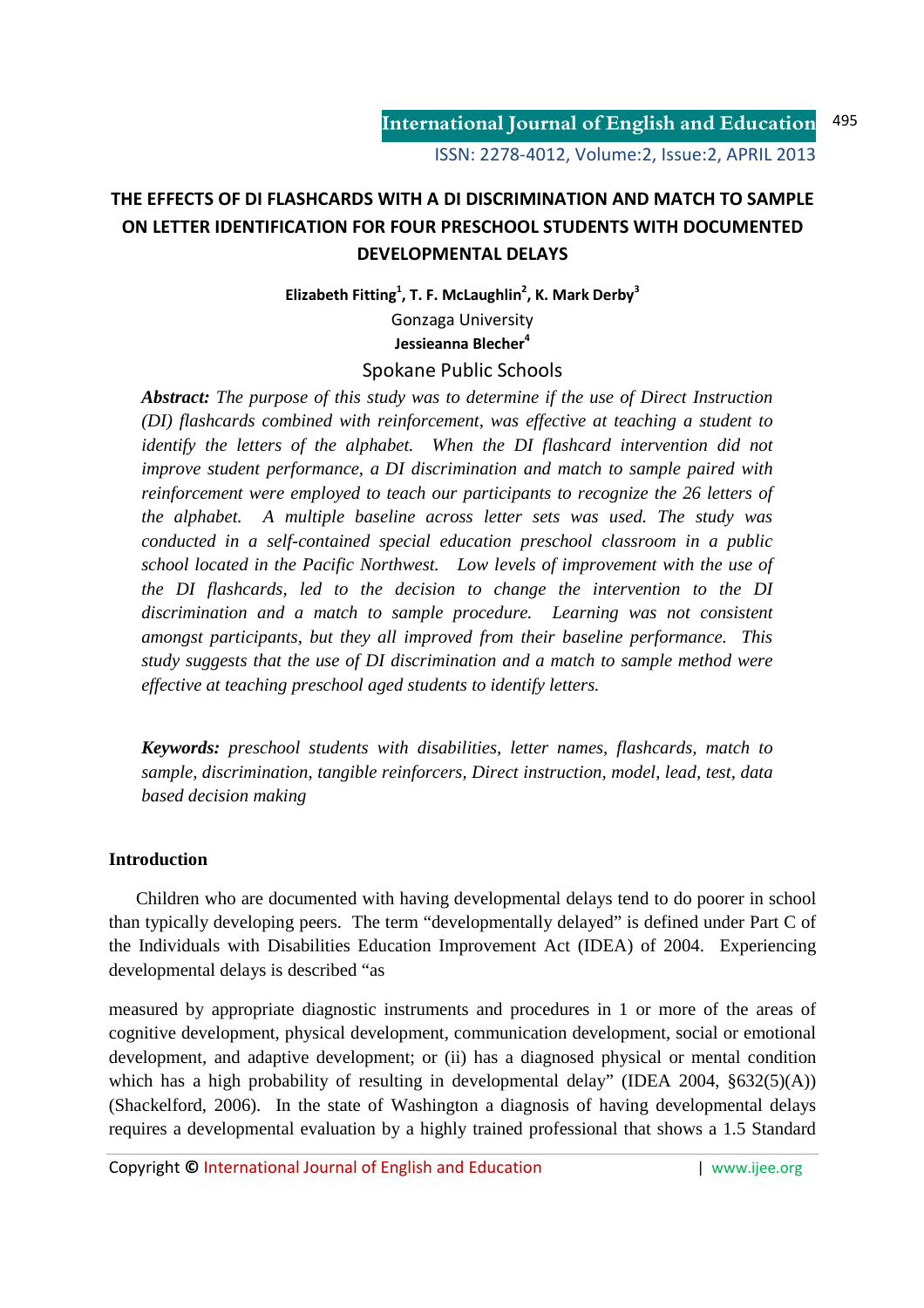#### **International Journal of English and Education** ISSN: 2278-4012, Volume:2, Issue:2, APRIL 2013 496

Deviation or 25% delay in one or more areas (Shackelford, 2006). A delay in any of the five areas listed in the definition would effect school performance. It has been shown that early intervention through early childhood education for children who have been identified at a young age as having developmental delays, leads to greater outcomes for these children when they enter kindergarten (Bagnio & Salaway, 2008).

 Preschool students with documented having in the area of cognitive development and communication development, would benefit greatly from intervention on pre-reading skills because research has shown that early reading abilities are a strong predictor of an individual's long term success in school. (Bagnato & Fevola, 2007; Cunningham & Stanovich, 1997; Shapiro, 2011) The ability to read is so crucial because by the end of the third grade most students are expected to learn academic content through reading. (Adams, 1990) If a student cannot read when they reach this point in school, they will not be able to comprehend the academic content that is crucial for success in academics (Howard, McLaughlin, & Vacha, 1990; Johnston, Anderson, & Holligan, 1996; Rinaldi, Sells, & McLaughlin, 1997; Schnagl, McLaughlin, Derby, & Chadduck, 2010). More children are entering school with insufficient levels of language development for school success (Lonigan & Whitehurst, 1998). Of these students, one-third have significant difficulties with learning to read (Adams, 1990; S. Shaywitz, Escobar, B. Shaywitz, Fletcher, & Makuch, 1992).

Early intervention is crucial for students who struggle with cognitive, and communication skills because studies have shown that children with low reading abilities have a harder time catching up with their peers, who are building upon their existing literacy skills (Browder, Wakeman, Spooner, Ahlgrim-Delzell, & Algozzinc, 2006; Stanovich, 1986). Learning to read is comprised of several pre skills, which include phonological processing, print awareness, and oral language. Print awareness is a broad category that includes the concept of alphabetical knowledge (Johnson et al., 1996; Mason 1980). Alphabet knowledge specifically is one of the best predictors of reading achievement (Adams, 1990; Stevenson & Newman, 1986). Recognition of individual letters has also been identified as a strong indicator of later reading success (Catts, Fey, Zhang, & Tomblin, 2001; Johnston et al., 1996). It has been shown that the act of labeling letters familiarizes children with letters, which allows them to store the information necessary for reading in their long-term memory (Gibson, 1969; Murray & Lee, 1997). The ability to discriminate and match letters is a skill, which leads to letter identification. It too is an important skill for early literacy (Johnson et al., 1999).

## **Review of the Literature**

Several methods of early intervention have shown success in teaching students with developmental delays. Specialized instruction has been shown to be beneficial in teaching preskills for reading, and specifically the skill of letter identification (Howard, Williams, & Lepper,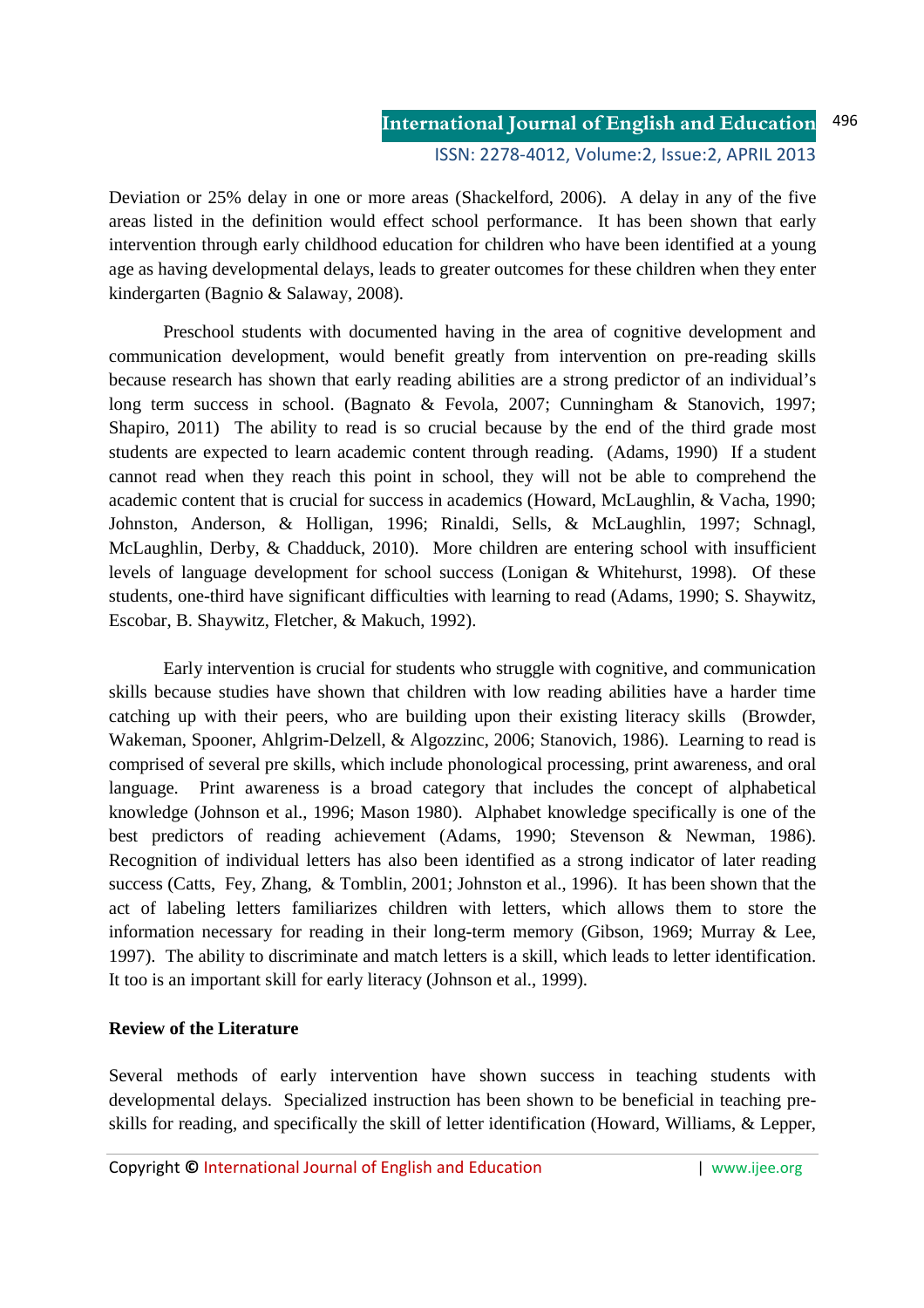ISSN: 2278-4012, Volume:2, Issue:2, APRIL 2013

2009). The procedure of using direct instruction flashcards has been successful in teaching academic skills to students with special needs (Bishop, McLaughlin, & Derby, 2011; Crowley, McLaughlin, & Kahn, in press; Hayter, Scott, McLaughlin, & Weber, 2007; Herberg, McLaughlin, Derby, & Williams, 2011; Tan & Nicholson, 1997; Ruwe, McLaughlin, Derby, & Johnson, 2011). Direct instruction flashcards involves using a model, lead, and test procedure to teach children academic skills. The teacher models the correct answer, the student and teacher say the problem and answer together, and finally the card is presented to the student. If the student corrects his error, he moves on to the next flashcard and this error card is placed back three or four cards (Hopewell et al., 2011; Lund, McLaughlin, Neyman, & Everson, 2012). It the student makes another error, the model, lead, and test error correction procedure is repeated. In addition, when a student makes an error, this error card is placed three or four back in the stack, so the student can have frequent practice correcting his or her errors. DI flashcards have been effective teaching such skills as sight words (Romjue, McLaughlin, & Derby, 2011; Ruwe et al., 2011), math facts (Brasch, Williams, & McLaughlin, 2008; Erbey, McLaughlin, Derby, & Everson, 2011; Glover, McLaughlin, Derby, & Gower, 2010; Mann, McLaughlin, Derby, & Everson, 2012), and other discrete skills such as name traffic signs (Ashbaugh, & McLaughlin, 1997).

 Discrimination and matching activities using objects is another method of intervention that has shown success with students who have severe to moderate cognitive disabilities (Mackay, Soraci, Carlin, Dennis, & Strawbridge 2002). This procedure has a student respond by making a choice from different items, and then matching that choice to the identical item. In 1971, Sidman (1971) conducted a seminal study with regard to stimulus equivalence. A developmentally disabled individual, able to match spoken words to pictures and name the pictures but could not read printed words aloud or with comprehension, served as his participant. Sidman demonstrated that by teaching the participant to match spoken to printed words, the student could read with comprehension (matching written words to pictures and matching pictures to printed words) and oral reading. This was a remarkable discovery indicated that by teaching only one stimulus-stimulus relation, three additional relations emerged without any further instruction or training. In a systematic replication Sidman and Cresson, (1973) employed two persons with Down syndrome as participants. Both were unable to match printed words to pictures (reading comprehension) during baseline. Their participants first learned to match printed words to printed words (visual discrimination) and to match dictated words to the corresponding picture (auditory comprehension). After being taught to match dictated words to printed words, the participants were then able to read the words orally and with comprehension. Matching to sample has been effective teaching students a wide variety of skills but it typically reqires one on one instruction (Cooper, Heron, & Heward, 2007).

 The purpose of this study was to determine if the use of DI Flashcards combined with reinforcement, was effective at teaching a student to identify the letters of the alphabet (Hayter, et al. 2007; Tan & Nicholson, 1997). Another purpose of this study was to find out if the use of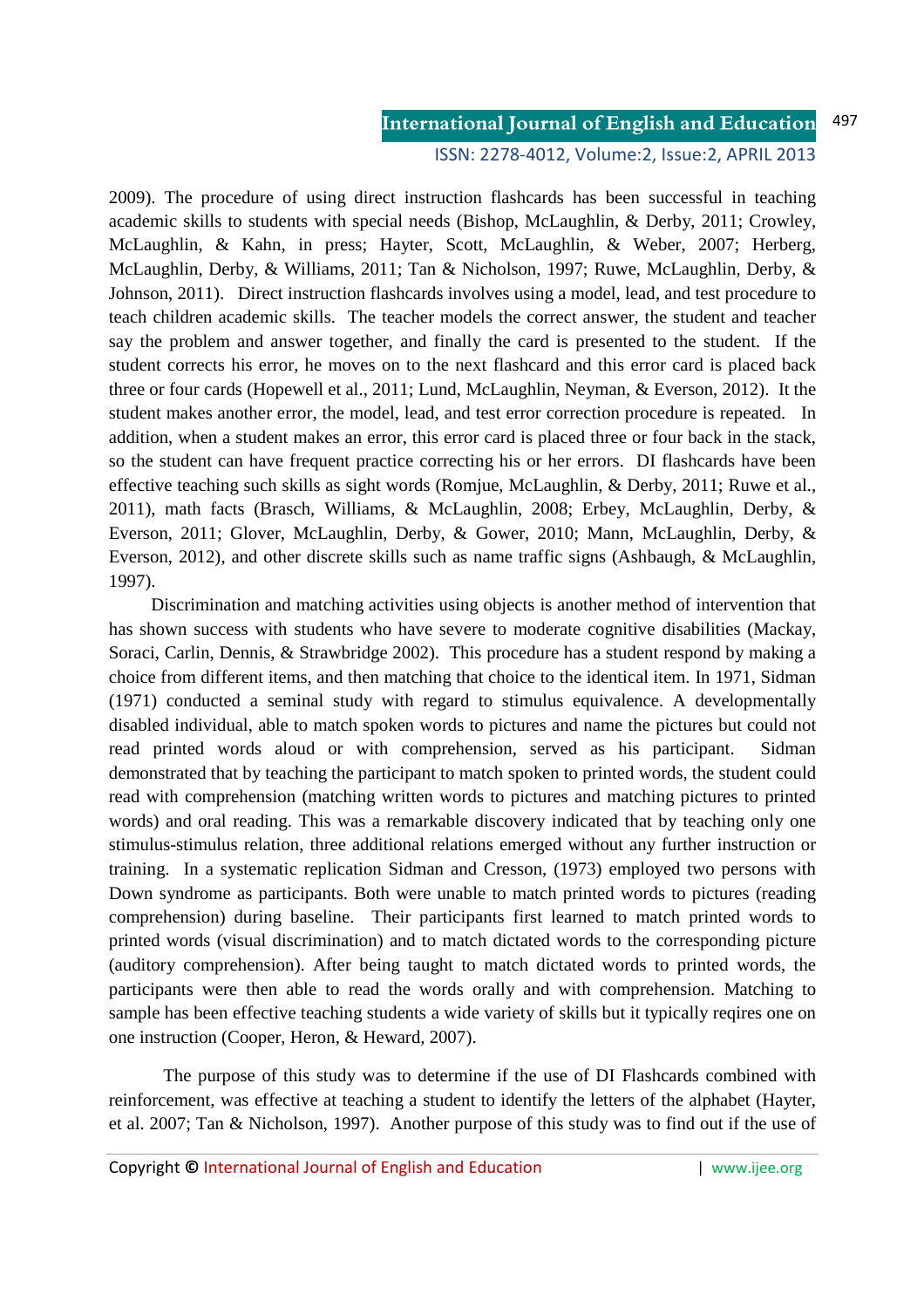DI discrimination and match to sample paired with consequences, would be useful at teaching a student to recognize the 26 letters of the alphabet. This would provide a replication of the work of Mackay, Soraci, Carlin, Dennis, and Strawbridge (2002).

#### **Methodology**

 There were four participants in this study. These participants were chosen because they were all moving on to kindergarten at the end of the school year. The teacher was worried about the participants' ability to do well in kindergarten because they were having problems learning the letters of the alphabet, which is a kindergarten readiness skill.

The first participant was a five-year-old female with developmental delays. She attended special education preschool with goals in the area of speech and communication, and preacademic skills. Because of her speech and communication delays many words and sounds that she tried to communicate were unrecognizable. This participant used a picture exchange communication during snack times. She also frequently pointed at picture cues displayed around the room, and items in the room.

The second participant was a five-year-old female with developmental delays. She attended special education preschool with goals in the area of speech and communication, preacademic, behavior, and social. The second participant often had problems vocalizing identifiable words and sounds, due to her speech delays. During meal time, she used a picture exchange communication.

The third participant was a five-year-old male with developmental delays. He attended special education preschool to work on goals in the areas of pre-academic, behavior, and social. The teacher explained that this was the second year the participant had attended special education preschool, and he still had not learned to identify the letters in the alphabet.

The fourth participant was a five-year-old male with developmental delays. He attended special education preschool with goals in the area of pre-academic, speech, and communication. The fourth participant could vocalize many understandable words. He had difficulty with certain sounds, which made some words harder to understand. This participant also liked to communicate with the least words possible.

 The study took place in a self-contained special education preschool classroom in the Pacific Northwest. All of the participants attended this class in the afternoon. There were a total of 11 students in the class at the beginning of the study, for a brief time there were 10, and then at the end of the study there were 11 students. The adults in the classroom consisted of the first author, the classroom teacher, and two instructional assistants. Therapists were in and out of the classroom throughout the class session. The first author worked with each participant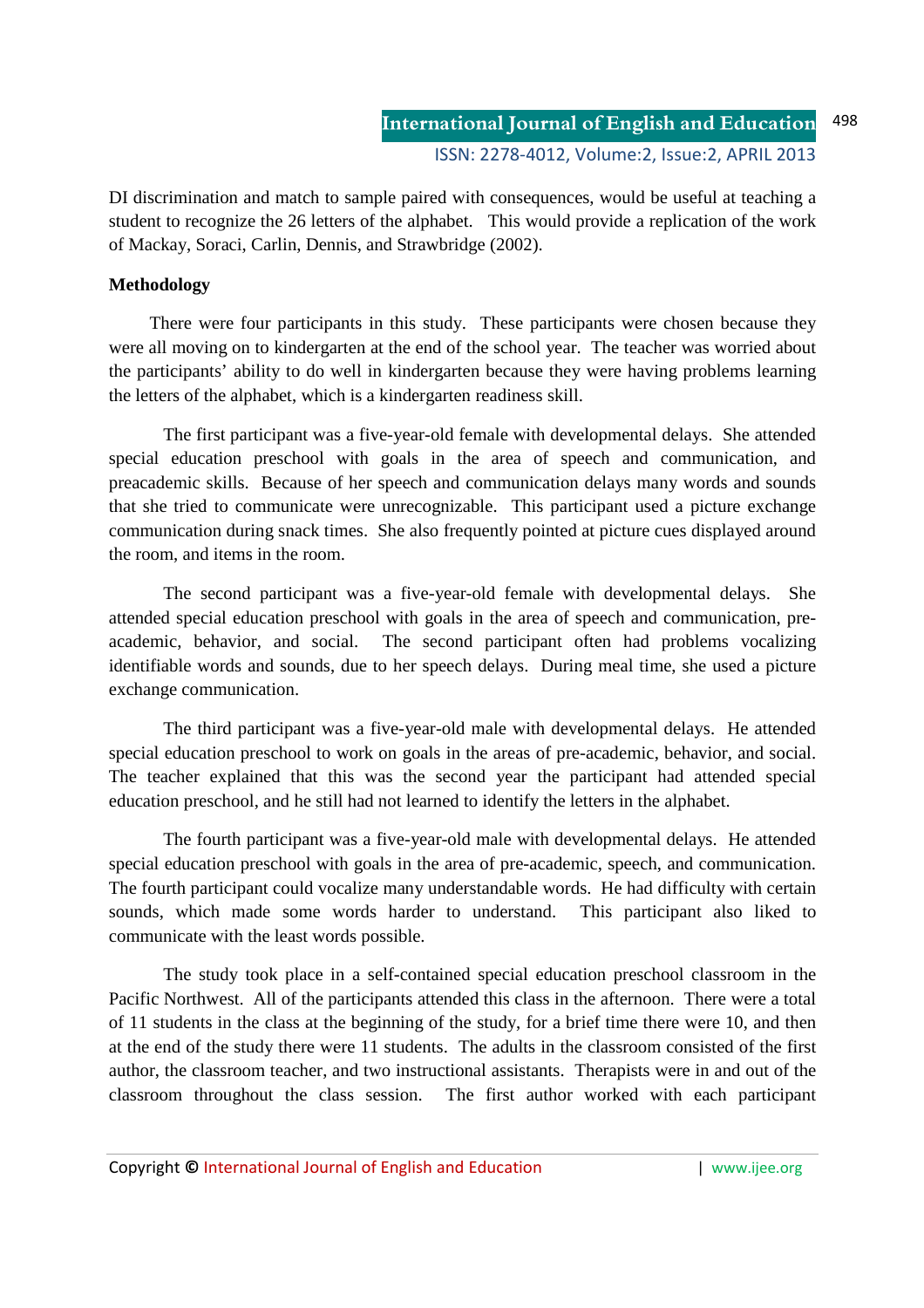individually, for 10-20 minutes each, at an empty classroom table located away from other students.

#### **Materials**

 Several materials were used in this study. First, 5x7 flashcards that had upper-case letters printed in the Handwriting Without Tears font (Olson, 1998) were used. Another material used was plastic upper-case letters. A laminated sheet that had the alphabet in capital letters was used for matching. A timer that recorded seconds was used to make sure students responded within the time limit. Several materials were used for reinforcers. These included: barbeque potato chips, sour cream and onion potato chips, chocolate pieces, M & Ms, animal crackers, and fish crackers. Other items used were paint brushes, and paper for painting time. The first author employed data sheets and a pen to record responses.

#### **Dependent Variables and Measurement**

There was one dependent variable measured in this study. The dependent variable measured was the number of letters correctly identified by each participant. The definition of a correct response was changed and became picking up the correct letter named by the first author, from a group of three letters. The participant also had to match the letter they chose to the correct letter on the alphabet board; by placing it in the square that had the same letter they chose, in order for it to be a correct letter identification. Finally, choosing the letter and matching it to the correct letter on the board had to happen within 10 seconds. If the participant picked the correct letter but did not match it correctly it was considered incorrect. Also, the first author switched out the letters that the participant was choosing from so the two letters that were different from the correct letter were not always the same. The response was also recorded as an incorrect if the participant did not choose the letter and match it within 10 seconds. On a data sheet that included the 26 letters of the alphabet, the first author recorded  $a +$  for correct responses, and a - for incorrect responses next to the letter.

#### **Experimental Design and Conditions**

A combination ABACA single case replication design was combined with a multiple baseline design (Barlow, Nock, & Hersen, 2008) across sets of letters. This design was used to evaluate the effectiveness the various interventions. There were seven sets of letters for each participant. These sets of letters were taught to the participants in a staggered fashion. New sets of letters were introduced to the participants based on the individual participant's success with their previous letter sets.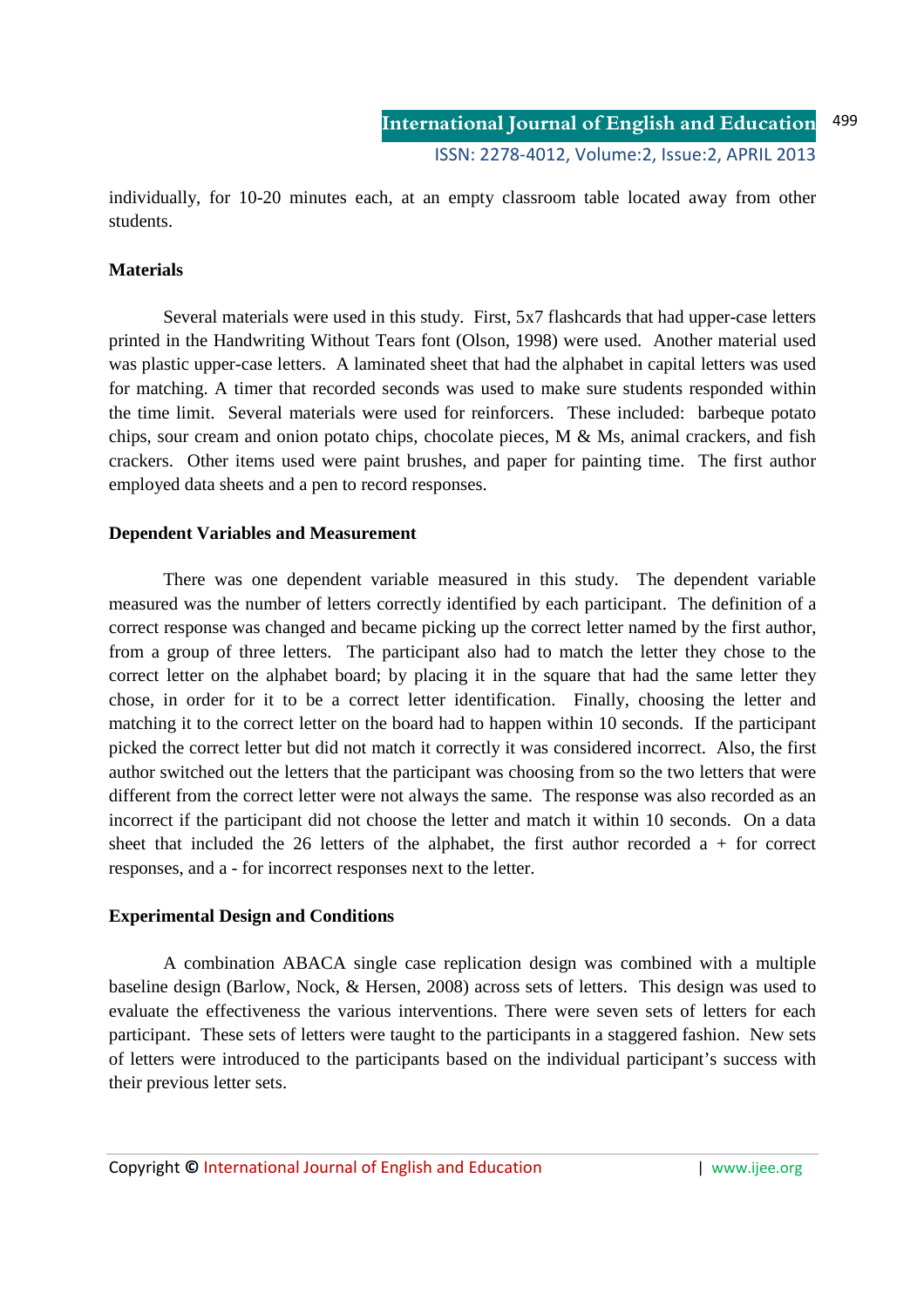**International Journal of English and Education** ISSN: 2278-4012, Volume:2, Issue:2, APRIL 2013 500

**Baseline 1.** During the first baseline phase, the first author showed each participant the deck of DI Flashcards. The participants were asked "What letter is this?" They were then given five seconds to answer and the first author recorded incorrect and correct responses on the data sheet. During the baseline phase, the first author did not give the participants any positive or negative feedback in relation to their responses. On the other hand, participants were told to put forth their best effort and were given specific and general praise, and tangible reinforcers for participation in the session.

 **DI flashcards.** Seven sets of letters were created. Each participant had different sets of letters. The first two sets of letters contained the letters that they most frequently got correct during baseline, and the contained letters that were in their first names'. Letters that they got correct were chosen for the first sets to build confidence. Letters in their name were chosen because the participants need to be able to recognize their names daily in preschool, and they will need to for Kindergarten next year. The remaining sets contained a mix of the remaining unused alphabet letters. Sets one through six contained four letters. Set seven contained the 2 left over letters.

 At the beginning of each session, the first author, using a DI method, taught the participant their current set. A model, lead, test format was employed to teach the student their set. After teaching, the first author went through the current set with the participant. The first author made a pile of corrects and a stack for errors. The teacher then performed error correction by utilizing the DI method of model, lead, and test.

 At the conclusion of each session, the first author used the DI flashcards to go through all seven sets of letters. The first author administered tangible reinforcement for every correct response on the current set of letters. The first author recorded the number of correct and incorrect responses for each participant. This was performed at the end of each session to record intervention data on the current set, and baseline data on the remaining sets.

**Baselines 2 and 3.** During the second baseline, the first author gave each participant a capital plastic letter and told them to match it go the sample board. They were then given five seconds (5s) to match each letter, and the first author recorded incorrect and correct responses on the data sheet. A third baseline had to be taken. This baseline consisted of the first author giving the participant three letters and then asking where one of the letters was (i.e. "Find the T."). Then each participant had to match the letter to the sample board. They were then given ten seconds to answer, and the first author kept record of incorrect and correct responses on the data sheet. During these baseline phases, the first author did not give the participants any positive or negative feedback in relation to their responses. On the other hand, participants were told to put forth their best effort and were given specific and general praise, and tangible reinforcers for participation in each session.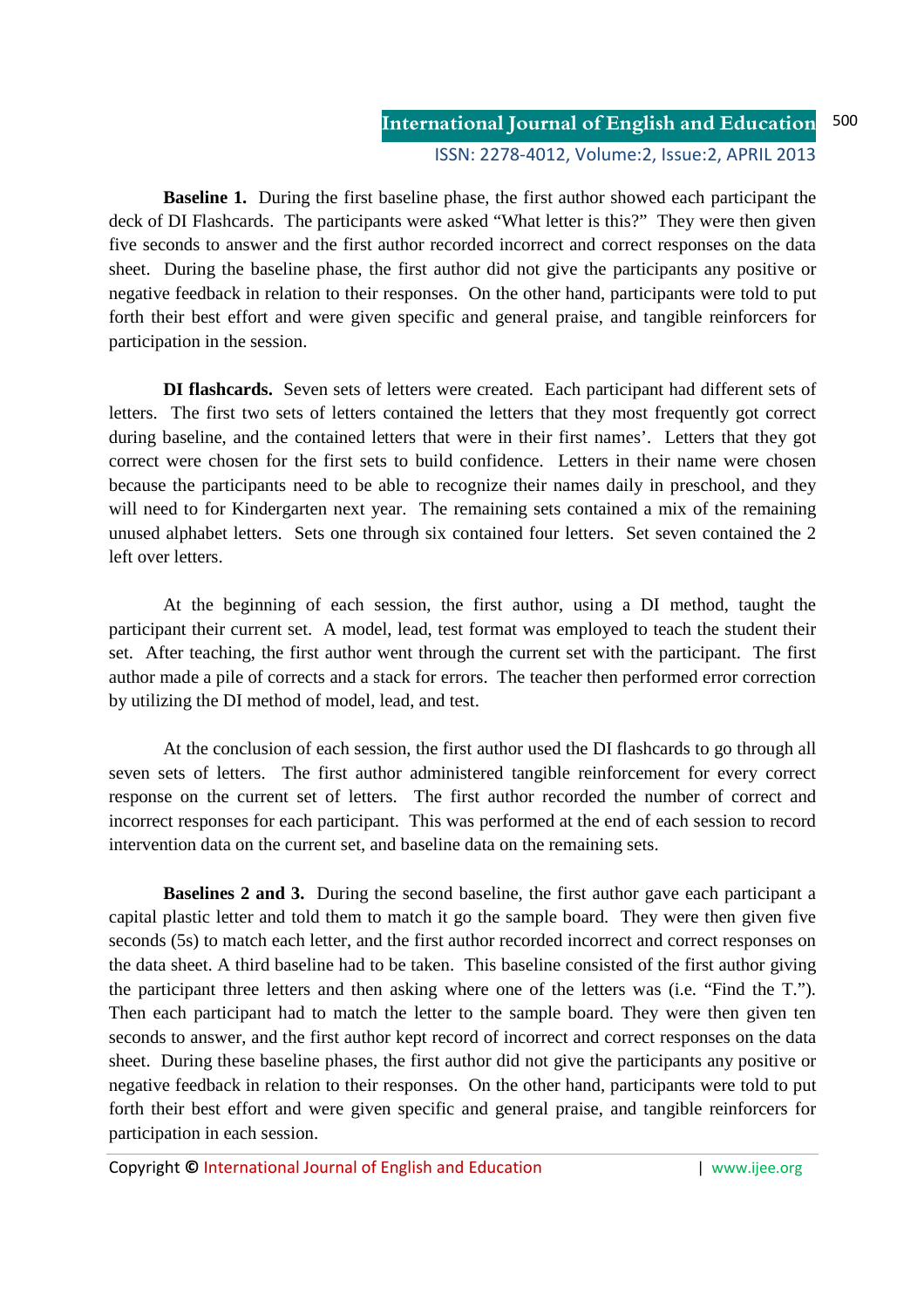ISSN: 2278-4012, Volume:2, Issue:2, APRIL 2013

 **DI Discrimination and match to sample.** The same sets of letters developed for the DI flashcard intervention were used for each participant just as before.At the beginning of each session, the first author, using a DI method, taught the participant their current set. A model, lead, test format was employed to teach the student their set. The first author showed the participants the plastic letter being taught and said, "This letter is\_\_\_." Then the first author asked each participant to repeat what letter it was. The first author then mixed up the letter shown with two other letters and said "Where is the \_\_\_?" The first author showed the participant how to find the letter and match it on the sample board. After teaching the first author went through the current set with the participant. The first author made a pile of corrects and a pile of incorrects. The teacher then performed error correction by utilizing the DI method of model, lead, and test.

At the end of each session, the first author used DI discrimination method and match to sample with all seven sets of letters. The first author administered tangible reinforcement for every correct response on the current set of letters. The first author recorded the number of correct and incorrect responses for each participant. This was performed at the end of each session to record intervention data on the current set, baseline data on the remaining sets, and maintenance data on previously mastered sets.

#### **Data Collection and Inter observer Agreement**

Data were collected by the first author at the end of each five-minute teaching session. Initially data was collected by the first author going through the flashcards with each participant. As the definition of correct and incorrect responses changed, the way correct and errors were recorded changed. With the new definition, the first author would give the participant a choice of 3 letters and tell them to identify one of the letters. Then the participant had to match the letter to the corresponding letter on the letter chart. For baseline no feedback to the responses were provided, during intervention specific praise, general praise, and tangible reinforcers were given for correct responses on the set that was being taught. The first author collected data after each response by marking + for a correct response, and – for an incorrect response on the data sheet next to the letter being tested.

 Reliability was taken 6 of the 18 (33%) sessions for Participant 1, on 6 of the 17 (35%) sessions for Participant 2, on 5 of the 13 (38%) sessions for Participant 3, and for 4 of the 13 (31%) for Participant 4. Inter observer agreement data was taken once during baseline for all of the participants. It was taken five times during intervention for Participant 1 and Participant 2, four times for Participant 3, and three times for Participant 4. Either one of the Instructional Aides in the classroom or the master teacher took reliability. They were informed of the data taking procedures and recorded data in the same manner as the first author. Reliability was calculated by dividing the number of agreements by the number of agreements and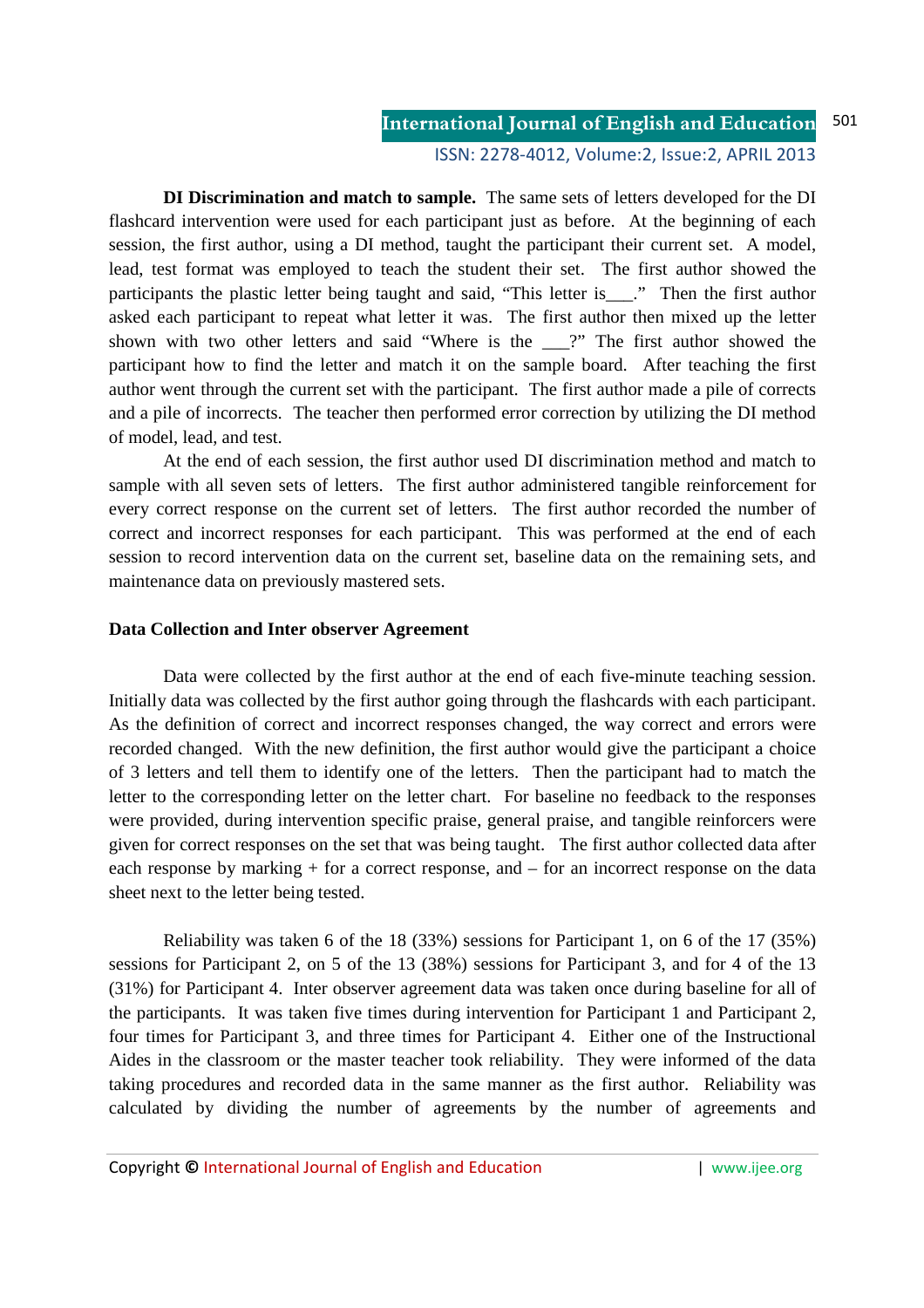disagreements, and then multiplied by 100. Inter observer agreement for Participant 1 was 98%, Participant 2 was 97%, Participant 3 was 98%, and Participant 4 was 100% **Findings** 

Overall results of this study showed an increase in letter recognition across sets that were taught. The overall results are presented in Figures 1 through 4.

#### **Baseline**

 During the initial baseline phase, the results of expressive letter recognition were low for all four participants. The first baseline phase consisted of three sessions for all four participants. The letters of the alphabet were divided into seven sets that were presented to each participant in a multiple baseline design across sets. All four participants consistently recognized few letters. For Set 1 Participant 1, Participant 2, and Participant 3 identified a mean of just 1.3 letters. For the remaining sets they identified zero letters. The fourth participant identified an average of one letter during the first set, and zero letters for sets two through seven.

## **DI Flashcards**

The results of the DI flashcards are also shown in Figures 1 through 4. During this initial intervention, the students showed a slight increase in performance for Participant 1, Participant 3, and Participant 4. With the intervention of DI flashcards, Participant 1 was able to recognize an average of 2 letters for Set 1. Participant 2 decreased in performance to a mean of 1 letter identified in Set 1 (See Figure 2). For Set 1, Participant 3 identified an average of 1.5 letters for Set 1 (See Figure 3). A small increase for Participant 4 was found  $(M = 2.5$  letters).

## **Baselines 2 and 3**

The second baseline failed to decrease performance for Participants 1 though 3. Therefore, only one session of this baseline was carried out. With the third baseline, a large decrease in picking the correct letter and successfully matching it were recorded for all participants.

 The letters of the alphabet were kept in their previously divided seven sets, which were presented to each participant in a multiple baseline design across sets. The first participant identified an average of 2 letters for Set 1 and Set 2; 0.8 for Set 3; 1.2 for Set 4; 1.3 for Set 5; and .6 for Sets 6 and 7. Participant 2 recognized a mean of 2.5 letters for Set1; 1.2 for Set 2; 1 for Set 3; 1.1 for Set 4; .9 for Set 5 and 6; and .8 for Set 7. The third participant recognized an average of 1.0 letter for Set 1 and Set 5; .5 for Set 2 and Set 6 ; 1.5 for Set 3; 1.2 for Set 4; and .7 for Set 7. The last participant recognized a mean of 3 letters for Set 1; 1.5 for Set 2; .7 for Set 3;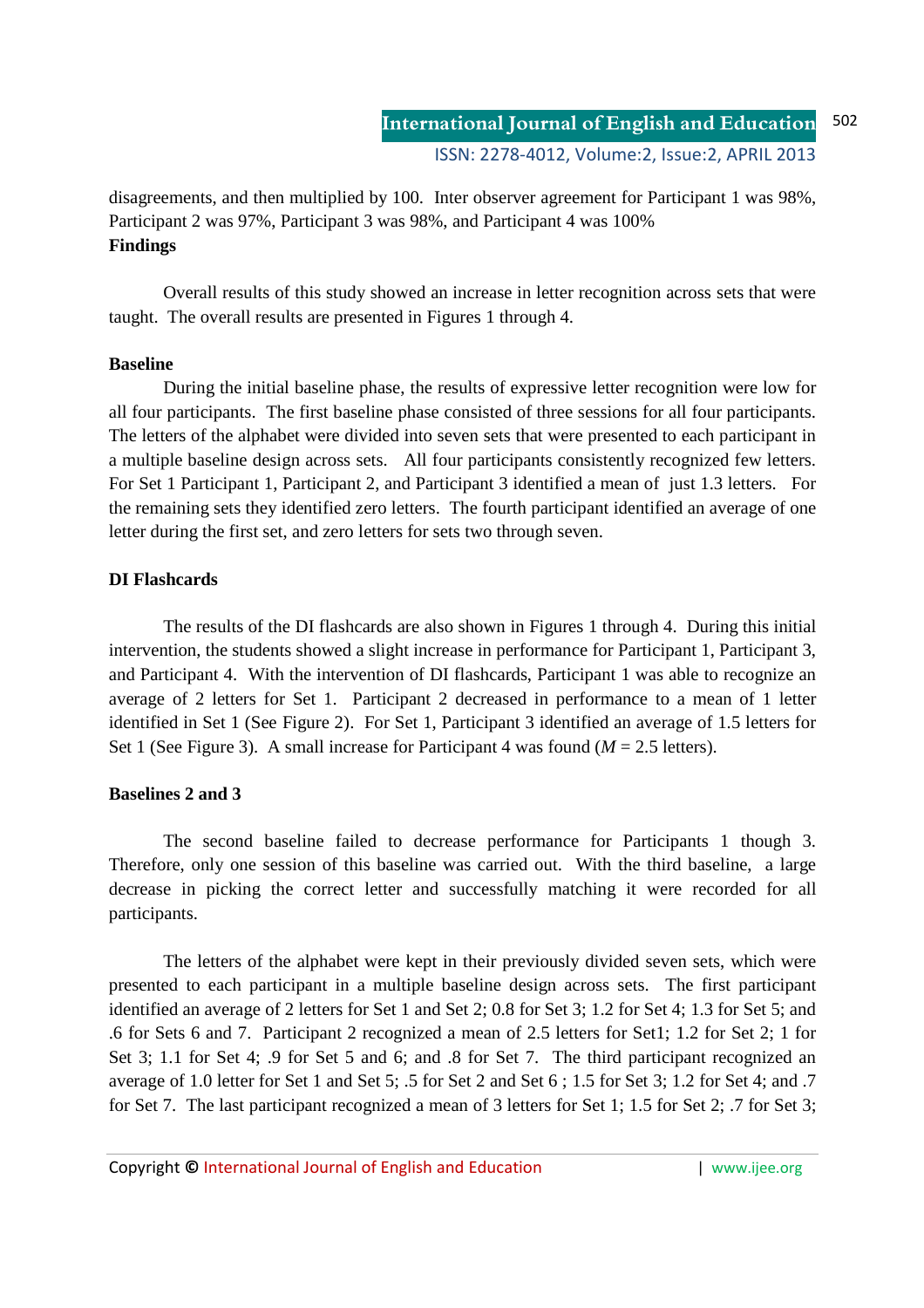.9 for Set 4; 1.1 for Set 5; .1 for Set 6; and .9 for Set 7. During the staggered baseline all participants' levels of letter recognition remained low.

#### **DI Discrimination and Match to Sample**

The results of using the DI discrimination technique and match to sample method, across all four participants resulted in an increase level in performance.

 For Participant 1 this was carried out with Sets 1-3. Following the implementation of the DI discrimination and match to sample, the first participant was able to recognize an average of 3.8 letters for Sets 1 and Set 2. The two day intervention for Set 3, produced an increase to an average of 2.5 letters identified.

 For the second participant, implementation of DI discrimination and match to sample completed for Sets 1 and 2. Following this intervention, Participant 2 was able to recognize a mean of 3.8 letters for Set 1 and 3.4 letters for Set2.

 For Participant 3, Sets 1 and 2 were taught using the DI discrimination and match to sample. On Set 1, the participant averaged 3.5 letters correct. For Set 2, only one day of this intervention was carried out and the participant recognized 2 letters.. After using DI discrimination and the match to sample method Participant 4 was able to recognize an average of 3.7 letters for Sets 1 and 2.

## **Conclusion**

Overall, the DI flashcards were not all that effective with our participants. This fails to replicate our previous research with elementary students (Bishop et al., 2011; Hopewell, McLaughlin, & Derby, 2010; Kaufman et al., 2011; Ruwe et al., 2011; Travis et al., 2012), middle and high school students (Hayter et al., 2007; Ruwe et al., 2011) and that of Herberg et al (2011) with preschool students with developmental delays. The present research measured a different skill set than our previous research with DI flashcards. In addition, Herberg et al. study employed an easier (color recognition). However, the failure to replicate merits additional research with preschool students with developmental delays

However the implementation of DI discrimination methodology and match to sample produced large improvements in letter recognition. We terminated the DI flashcard procedure was because it failed to improve the performance of our participants. We decided to add the DI discrimination procedure and match to sample. When student performance improved, we continued with these two intervention procedures. The match to sample outcomes replicate the earlier work of Sidman and colleagues.

 Participant 1 had the best attitude about working with the first author, and she increased her amount of letter recognition the most. She had a lot personally going on at home including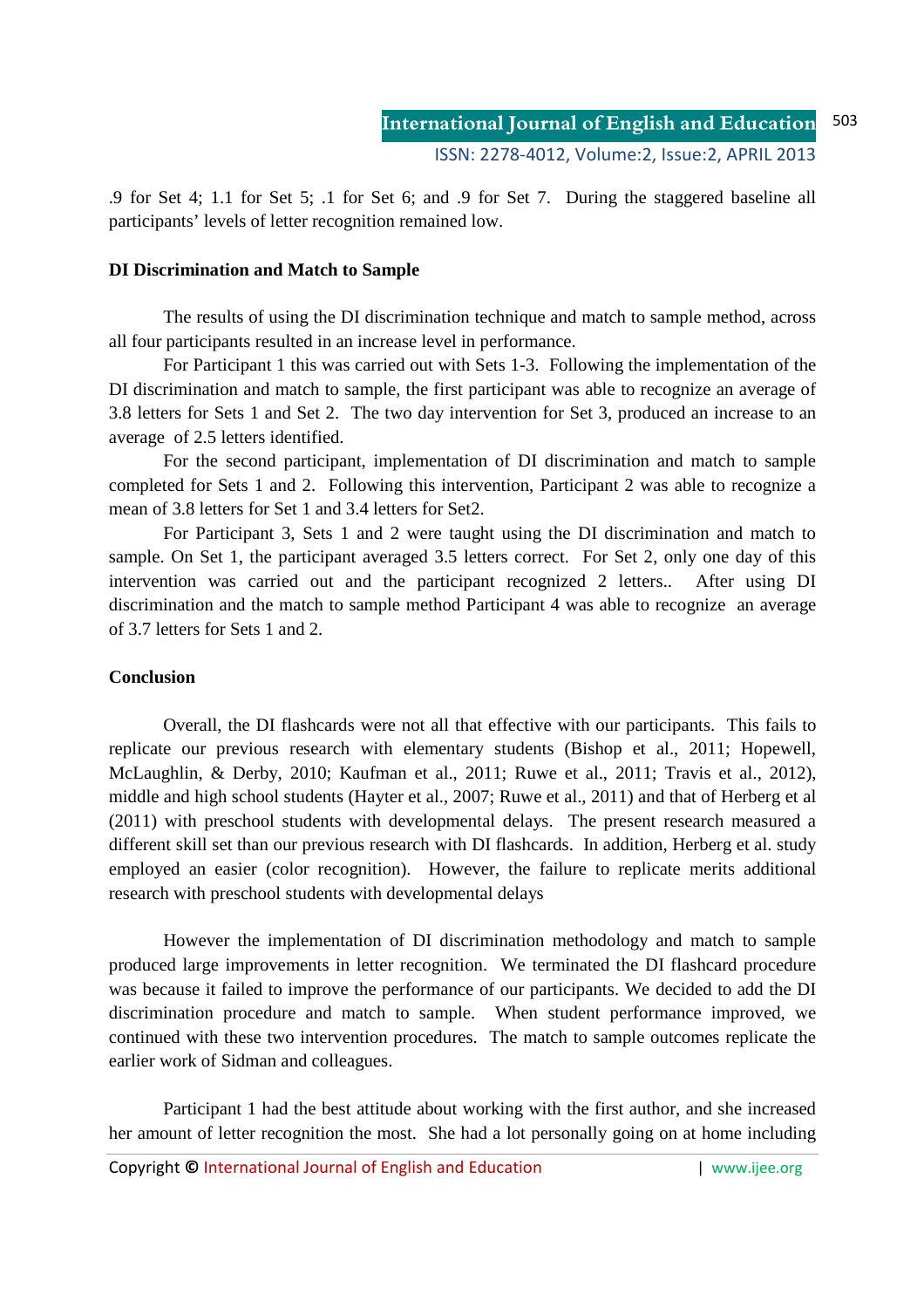#### ISSN: 2278-4012, Volume:2, Issue:2, APRIL 2013

her parents going through a divorce, and her grandparents receiving guardianship over her. Although this was occurring, she did not let it effect her attitude. At first she was somewhat hesitant about working with the first author, but then tangible reinforcers were used to get her excited about the activity and she responded well. She enjoyed working for time to paint, and M and M's. She would get tokens for every letter she identified correctly, and when she reached five she received two minutes of paint time. Both of these reinforcers were available at each session so the participant was very happy to participate in each session. She didn't really understand the DI flashcards so her improvement was low during this initial intervention. Even directly after the first author used the model, lead, test procedure, when asked "What letter?" she would often say "Don't know." Once the intervention was changed to match to sample she caught on very quickly and achieved mastery with two sets after six sessions. Finally, the first author thinks her perfect attendance was also a contributing factor in her success.

 The second participant did not always want to participate in the sessions. Although this was the case, she still showed improvement on her letter identification. Often when the first author would tell her it was time to participate in the activity she would say, "No." When this occurred, the first author would set a timer for her for three minutes, and tell her that when the timer went off she had to work on her letters. Sometimes after this was done Participant 2 would automatically go work with the first author, and other times she would play for the three minutes. When the timer went off she would go work with the first author, but often she was not initially enthusiastic about it. She would say "alright," or "okay," but then would come and work with the first author. To make her more excited about learning to identify her letters, the first author gave her a tangible reinforcer. She liked barbeque potato chips, and worked very well when she received these. The first author had chips available for this participant at each session so the participant would stay engaged in the activity. During a couple of sessions this participant had to take a break and come back to the session because she could not maintain attention. Once a break was given, she came back willing fully and worked well. She really didn't understand the DI flashcards, and her performance decreased during this time. Once the match to sample intervention was used, she responded very well and increased her letter identification. She only missed one session, which was very helpful because the first author was able to work with her on her letters for several sessions, which contributed to her improvement.

 Participant 3 did not like participating in the sessions in the beginning, but as time passed, he was willing to work. He was given tangible reinforcers for correct answers, and for participation. Participant 3 liked to work for barbeque chips, and for M and M's. These were available at each session, which made him more interested in the activity. He learned the least amount of letters. The first author believes that his low attendance contributed to his low levels of improvement. He was often inconsistent; for intervention with the match to sample he would demonstrate mastery and the following day he would not remember one of the letters. This was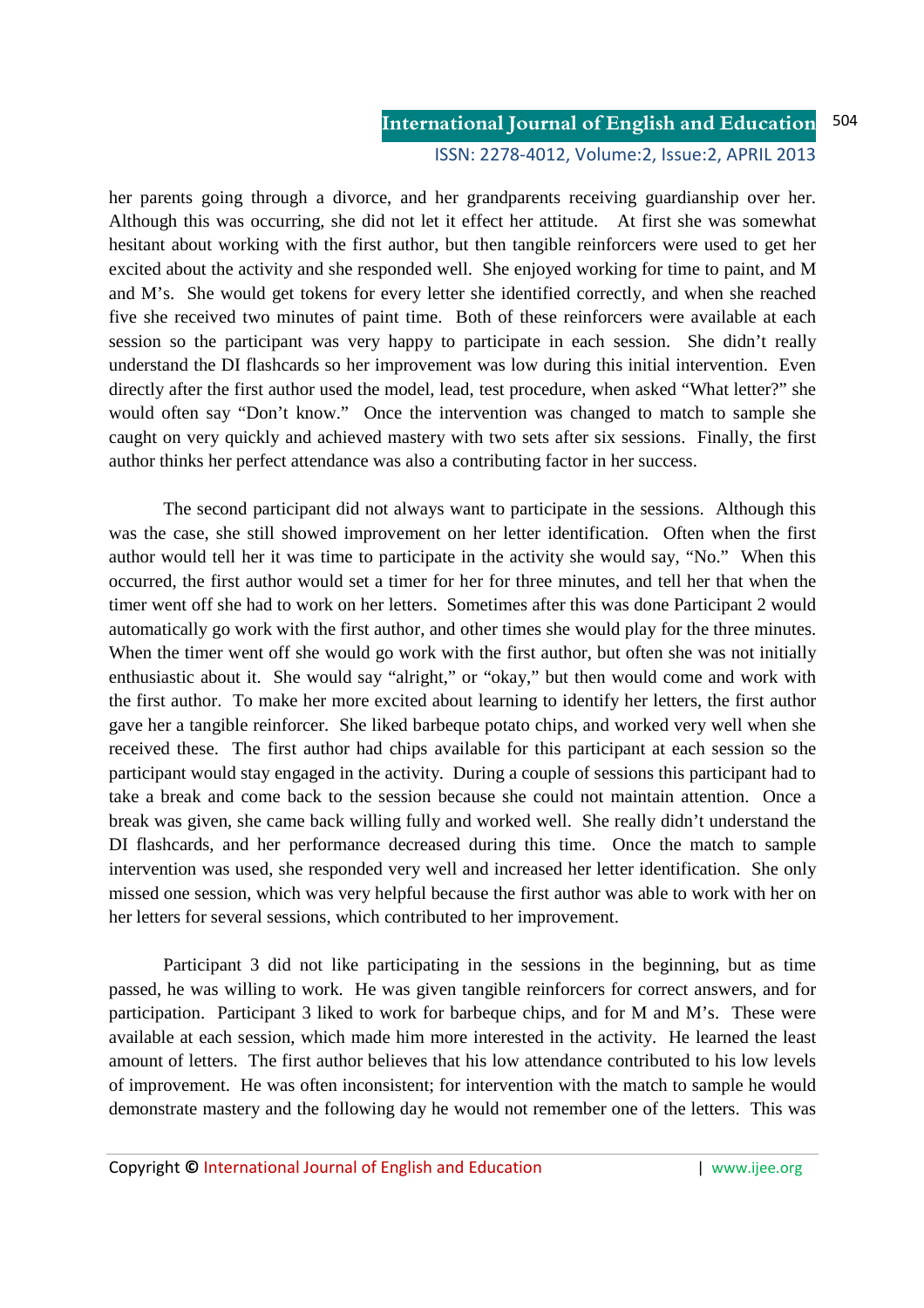a pattern for him for the match to sample intervention period. He never achieved mastery with the first set, but his average letters recognized in the first set did increase.

 Participant 4 showed an increase in letter identification, with both the DI flashcards and the discrimination and match to sample technique. Although he showed an increase with the DI flashcards, it still was a low rate of increase in comparison with the discrimination and match to sample. With the match to sample he attained mastery very quickly. This occurred even though he was absent for three of the intervention sessions. He always enjoyed the sessions and worked well when tangible reinforcers were present. His favorite things to work for were pieces of chocolate and animal cookies. The first author made these items available at all sessions. Often the first thing Participant 4 would say once the session began was "Can I have some chocolate?" The first author would reply, "After you do some work." He then would be very excited to work, and he was a quick responder. The outcomes with participant 4 merit additional research using DI flashcards and DI discrimination training and match to sample procedures.

#### **Suggestions and Recommendations**

 Although employing match to sample was quite effective, it was somewhat impractical. Without the necessary staff to allow for one to one instruction during the day, this procedure may be difficult to employ. In order to insure accuracy, the teacher or instructional assistant has to monitor the student's immediate response, which can only be done if they are watching that specific student and response. It is possible that the teacher could have someone work with students in a group, but all of the students would have to have the same letters. It also was very time consuming because the first author had to work with each participant for approximately fifteen minutes over each session. This amount of time may not be efficacious for a classroom teacher to set aside for several students each day.

 The materials need for the interventions were easily accessible, and relatively inexpensive. The only materials used included flashcards with letters written on them, data sheets, plastic letters, and a match to sample board. All of these items could be bought at a local store, or could be provided by the school.

 The fourth author was very pleased with the second intervention (DI discrimination and match to sample). Anecdotally she noticed an increase in the participants' awareness of their names. She played a letter game with her class, and several of the participants were able to identify letters, when other classmates could not. She informed the first author that she planned on continuing using this method with the students because she noticed an improvement.

 The first author was very pleased with the outcomes of this study. Although the first author was only able to work with the students for eighteen sessions, this method of instruction showed improvement for all of the participants. Letter identification is so crucial to students' future success in the schooling process (Catts et al., 2001; Johnston et al., 1996). These participants showed an improvement in alphabet knowledge through the use of discrimination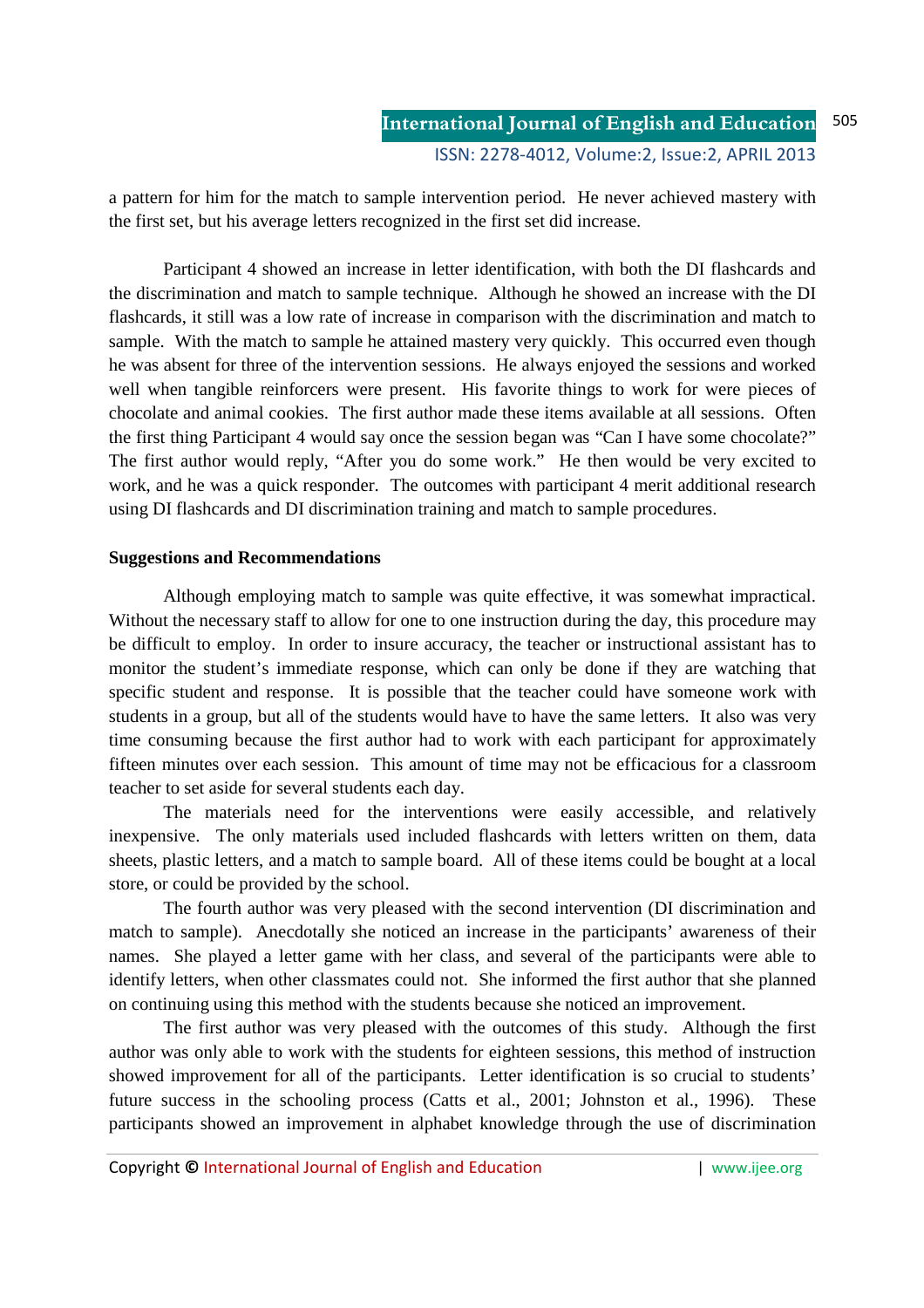and match to sample techniques. Future research should be done to see if these methods are effective with other students, and if these procedures could be used to teach other pre-reading skills in a typical preschool setting.

#### **Acknowledgements**

Preparation of this manuscript was in partial fulfilment for meeting the requirements for an Endorsement in Special Education from Gonzaga University, Spokane, WA and the Office of the Superintendent of Public Instruction in the State of Washington. Requests for reprints should be sent to Elizabeth Fitting, Department of Special Education, Gonzaga University, Spokane, WA 99258-0025 or via email to efitting@gonzaga.edu

## **References**

- Adams, M. J. (1990). *Learning to read: Thinking and learning about print*. Cambridge, MA: MIT Press.
- Ashbaugh, R., & McLaughlin, T. F. (1997). Precisely naming street names and locations. *Journal of Precision Teaching and Celeration, 14*(2), 19-23.
- Bagnato, S. J. & Fevola, A. (2007). Impact of early learning partnerships: Interim study of child and program outcomes for Pre-K Counts in Pennsylvania, Pittsburgh, PA: Children's Hospital of Pittsburgh, Early Childhood Partnerships, Heinz Endowments.
- Bagnato, S.J., & Salaway, J. (2008). The efficacy of early childhood intervention prevention in Pennsylvania: 20 years of longitudinal research. *Children's Hospital of Pittsburgh*, Retrieved from http://docs.google.com/viewer?a=v&q=cache:mg-3oZKXKLIJ:uclid.org:8080/uclid/pdfs/Efficacy\_of\_ECI\_Prevention\_Res\_in\_PA.pdf+de velopmental+delays+school+success&hl=en&gl=us&pid=bl&srcid=ADGEESgrRGTFm \_KR66MAR0iSt5U41DBo0gllBPDRvxzS1zxd29cK3q6FhXxuScRguWLNkBeMa2PxZ EnCLhvS\_qSYU3rPY03\_UjLXSVuLJPPLuV24FFXMOJ679Wj2xSGhwYVcSX1KQL V6&sig=AHIEtbQLY-s02\_VW4QC3YSiQ\_BM-glQHAw
- Bishop, L., McLaughlin, T. F., & Derby, K. M. (2011). A comparison of direct instruction flashcards and reading racetracks on the acquisition and generalization of core words in context for a seven-year-old elementary student with health impairments, learning delays, and behavioral concerns. *International Journal of Social Science and Education, 1*(4), 525-539. Retrieved from: http://advasol.net/?q=node/19
- Brasch, T. L., Williams, R. L., & McLaughlin, T. F. (2008). The effects of a direct instruction flashcard system on multiplication fact mastery by two high school students with ADHD and ODD. *Child & Family Behavior Therapy, 30*(1), 51-59.

Browder, D. M., Wakeman, S. Y., Spooner, R, Ahlgrim-Delzell, L., & Algozzinc, B. (2006).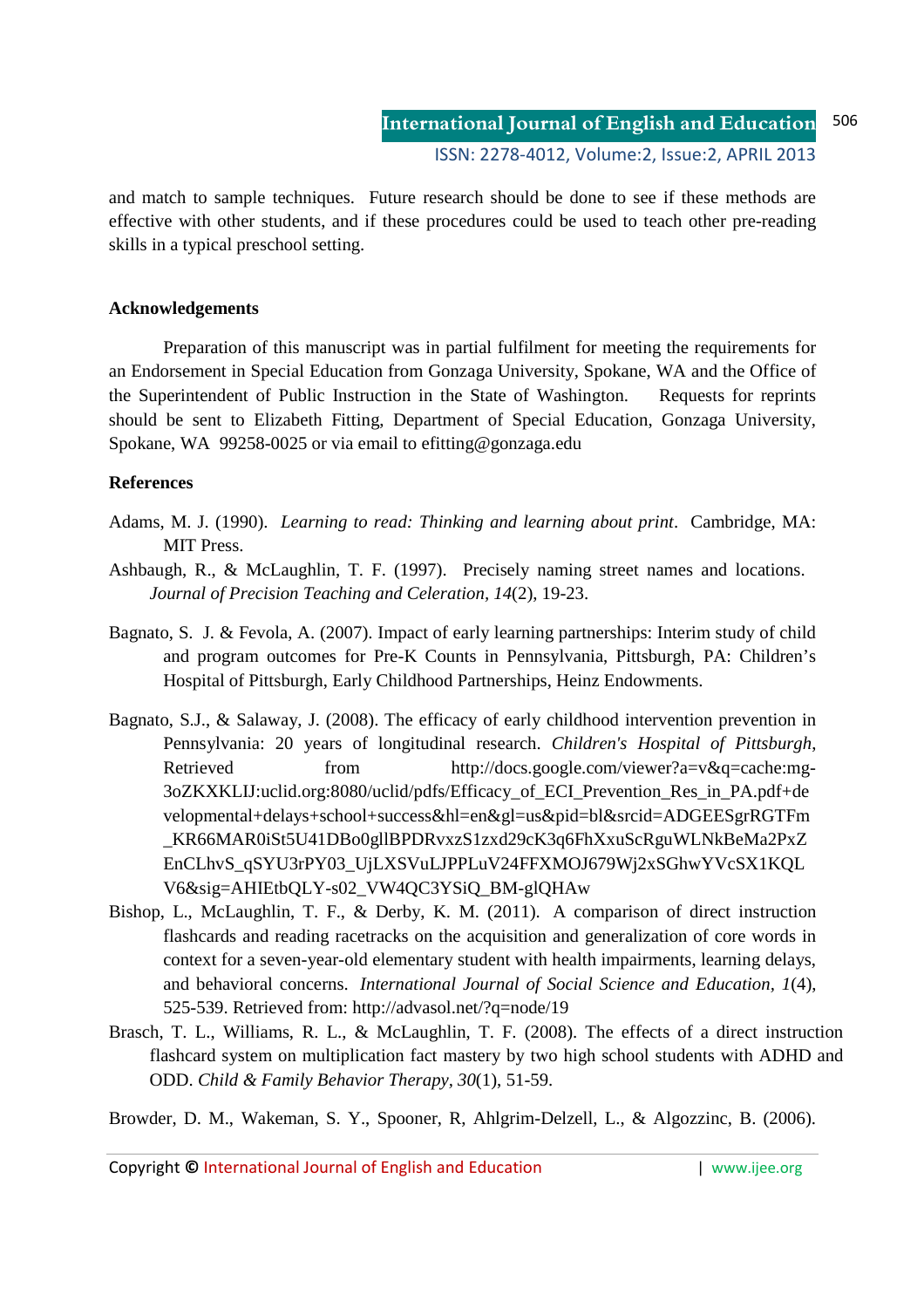Research on reading instruction for individuals with significant cognitive disabilities. *Exceptional Children, 72,* 392-408

- Catts, H. W., Fey, M. E., Zhang, X., & Tomblin, J. B. (2001). Estimating the risk of future reading difficulties in kindergarten children: A research based model and its clinical implications. *Language, Speech, and Hearing Services in the Schools, 32,* 38–50.
- Crowley, K., McLaughlin, T. F., & Kahn, R. (in press). The effects of direct instruction flashcards, reading racetracks on sight word skills for two students with autism. *Journal of Developmental and Physical Disabilities*, *25*,
- Cunningham, A. E., & Stanovich, K. E. (1997). Early reading acquisition and its relation to reading experience and ability 10 years later. *Developmental Psychology, 33*, 934-945.
- Dube, W. V., Iennaco, F. M., & McIlvane, W. J. (1993). Generalized identity matching to sample of two-dimensional forms in individuals with intellectual disabilities. *Research in Developmental Disabilities, 14,* 457-477.
- Dube, W. V., McIlvane, W. J., & Green, G. (1992). An analysis of generalized identity matching-to-sample test procedures. *The Psychological Record, 42*, 17-28.
- Gibson, E. J. (1969). *Principles of perceptual learning and development.* New York: Appleton Century Crofts.
- Hayter, S., Scott, E., McLaughlin, T. F., & Weber, K. (2007). The use of a modified direct instruction flashcard system with two high school students with developmental disabilities. *Journal of Developmental and Physical Disabilities, 19*, 409-415.
- Herberg, K., McLaughlin, T. F., Derby, K. M., & Gilbert, V. (2011). The effects of direct instruction flashcards on shape recognition and recall for two preschool students with disabilities. *Academic Research International, 1*(3, 59-64.
- Hopewell, K., McLaughlin, T. F., & Derby, K. M. (2011). The effects of reading racetracks with direct instruction flashcards and a token system on sight word acquisition for two primary students with severe conduct disorders. *Electronic Journal of Research in Educational Psychology, 9*(2), 693-710. Retrieved from http://www.investigacionpsicopedagogica.org/revista/new/english/anteriores.php
- Howard, V. F., Williams, B. F., & Leeper, C. (2009). *Very very young children with special needs: Foundations for parents, educators, and service providers*. Upper Saddle River, NJ: Merrill
- Johnston, R. S., Anderson, M., & Holligan, C. (1996). Knowledge of the alphabet and explicit awareness of phonemes in pre-readers: The nature of the relationship. *Reading and Writing: An Interdisciplinary Journal 8*, 217–34.
- Lonigan, C. J., & Whitehurst, G. J. (1998). Relative efficacy of parent and teacher involvement in a shared-reading intervention for preschool children from low-income backgrounds. *Early Childhood Research Quarterly 13*, 263–290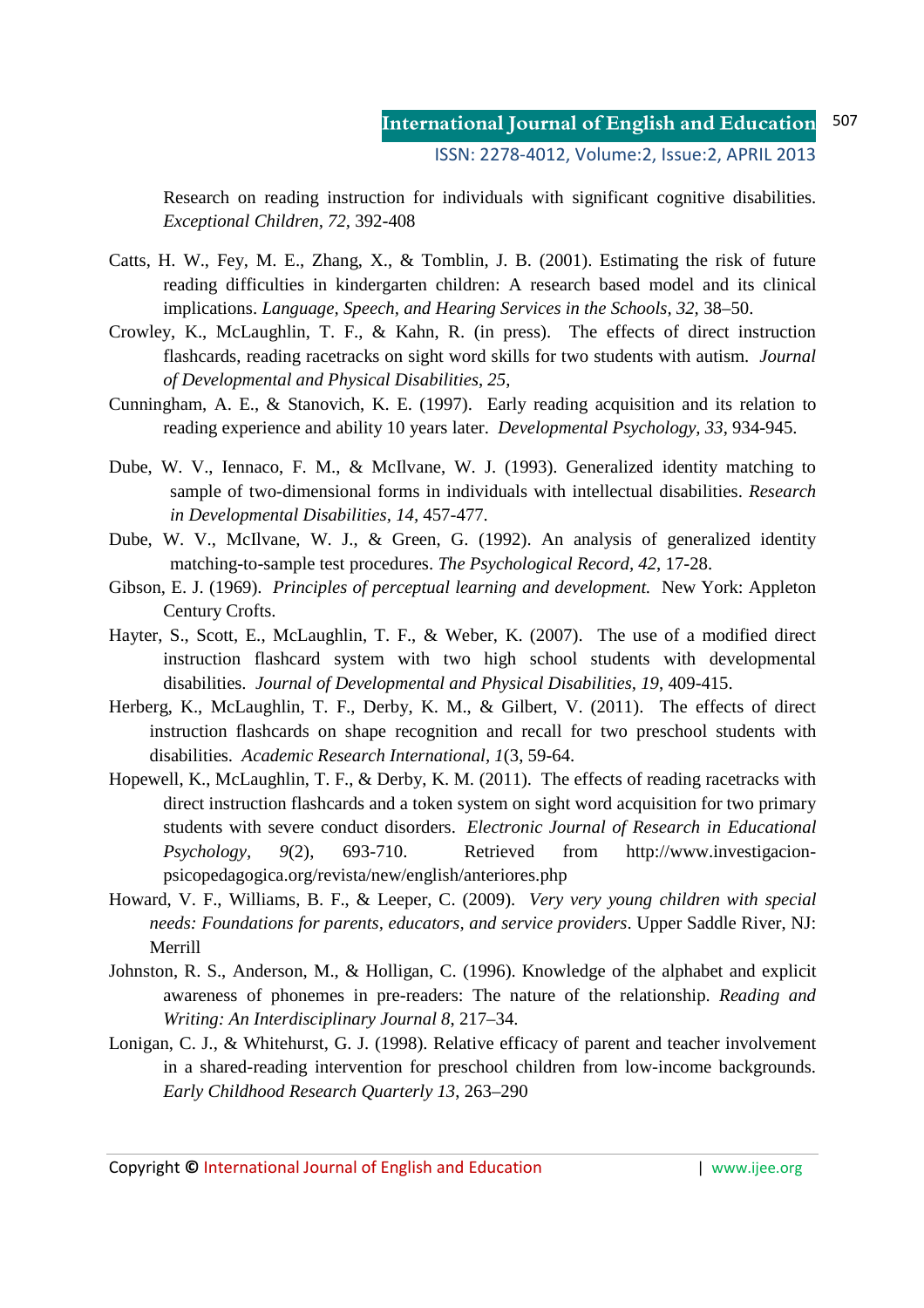ISSN: 2278-4012, Volume:2, Issue:2, APRIL 2013

- Lund, K., McLaughlin, T. F., Neyman, J., & Everson, M. (2012). The effects of DI flashcards and math racetrack on multiplication facts for two elementary students with learning disabilities. *Journal of Special Education Apprenticeship, 1*(1) 1-15. http://josea.info/index.php?page=vol1no1.
- Mackay, H. A., Soraci, S. A., Carlin, M. T., Dennis, N. A., & Strawbridge, C. P. (2002). Guiding visual attention during acquisition of matching to sample. *American Journal on Mental Retardation, 107,* 445-454.
- Mason, J. M. 1980: When do children begin to read: An exploration of four

year old children's letter and word reading competencies. *Reading* 

*Research Quarterly 15*, 203–27.

- McLaughlin, T. F., Weber, K. P., Derby, K. M., Hyde, C., Violette, A., Barton, C., Petersen, P., Green, C., Verduin, S., Printz, K., Gonzales, R., & Arkoosh, M. (2011). The use of a racetracks procedure to improve the academic behaviors of students in special and remedial education: Suggestions for school personnel. In Melanie L. Falese (Ed.). *Encyclopedia of educational research (2 Volume Set)*. Columbus, OH: Nova Science Publishers, Inc.
- Mann, Z., McLaughlin, T. F., Derby, K. M., & Everson, M. (in press). The effects of direct instruction flashcards and rewards with math facts at school and in the home: acquisition and maintenance. . *Journal of Special Education Apprenticeship, 1*(2) 1-15. http://josea.info/index.php?page=vol1no1.
- Schnagl, L., McLaughlin, T. F., Derby, K. M.,& Cadduck, S. (2010). *An analysis of DI flashcards and reading racetracks with and without a lotto game to teach letter names: A failure to replicate reading racetracks with preschoolers*. Manuscript submitted for publication
- Shackelford, J. (2006). State and jurisdictional eligibility definitions for. *National Early Childhood TA Center*, 20, doi: http://www.eric.ed.gov.proxy.foley.gonzaga.edu/PDFS/ED491414.pdf
- Shapiro, E. S. (2011). *Academic skills problems: Direct assessment and intervention* (4<sup>th</sup> ed.). New York: Guilford.
- Shaywitz, S. E., Escobar, M.D., Shaywitz, B. A., Fletcher, J.M., & Makuch, R. (1992). Evidence that dyslexia may represent the lower tail of the normal distribution of reading ability. *New England Journal of Medicine, 326*, 145–150.
- Stanovich, K. (1986). Matthew effects in reading. Some consequences of individual differences in the acquisition of literacy, *Reading Research Quarterly, 21*, 360–406.

Copyright **©** International Journal of English and Education | www.ijee.org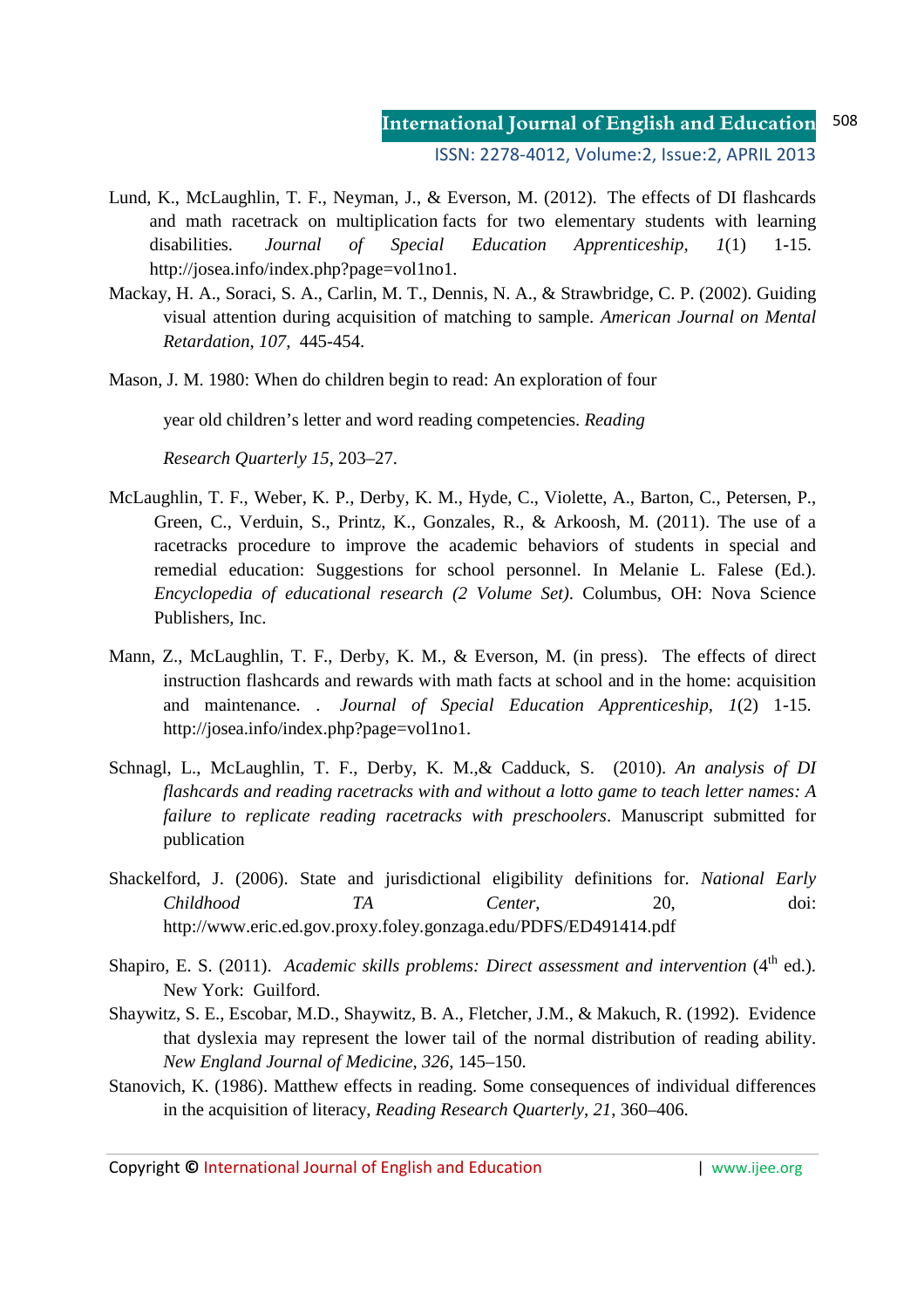Stevenson, H. W. and Newman, R. S. 1986: Long-term predictions of

achievement and attitudes in mathematics and reading. *Child Development* 

*57*, 646-659.

Travis, J., McLaughlin, T. F., Derby, K. M., Dolliver, P., & Carosella, M. (2012). The differential effects of racetrack procedures for saying letter sounds with two first-grade students with disabilities. *Academic Research International*, *2*(1), Retrieved from: http://174.36.46.112/~savaporg/journals/issue.html

## **Figure Captions**

*Figure 1.* The number of letters identified by Participant 1 is shown across seven sets. Sets 1, 2, 3, 4, 5, and 6 had a possible total of four letters each and Set 7 had a possible total of two letters each.

*Figure 2.* The number of letters identified by Participant 2 is shown across seven sets. Sets 1, 2, 3, 4, 5, and 6 had a possible total of four letters each and Set 7 had a possible total of two letters each.

*Figure 3.* The number of letters identified by Participant 3 is shown across seven sets. Sets 1, 2, 3, 4, 5, and 6 had a possible total of four letters each and Set 7 had a possible total of two letters each.

*Figure 4.* The number of letters identified by Participant 4 is presented across seven sets. Sets 1, 2, 3, 4, 5, and 6 had a possible total of four letters each while Set 7 had a possible total of just two letters.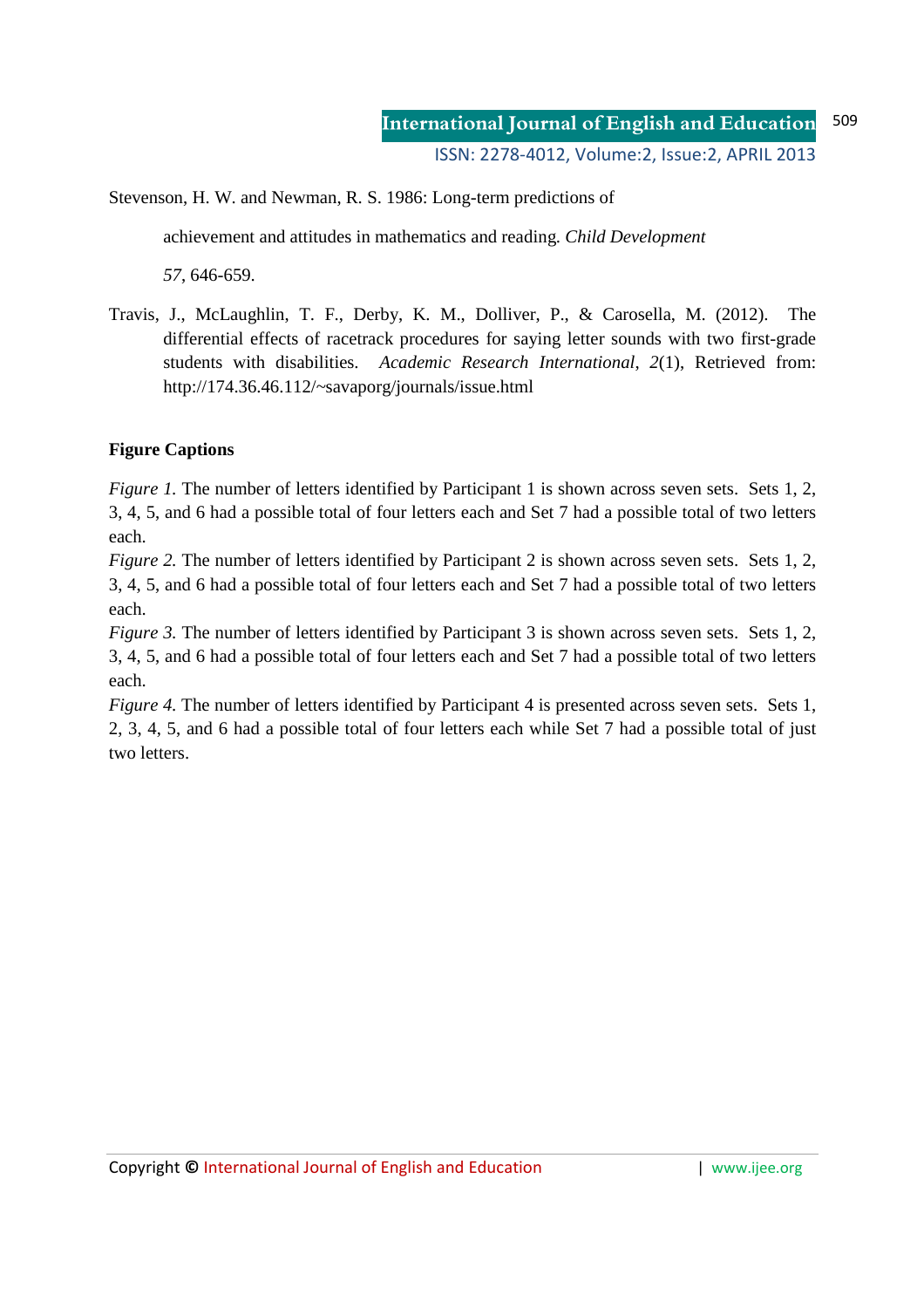**International Journal of English and Education** ISSN: 2278-4012, Volume:2, Issue:2, APRIL 2013 510

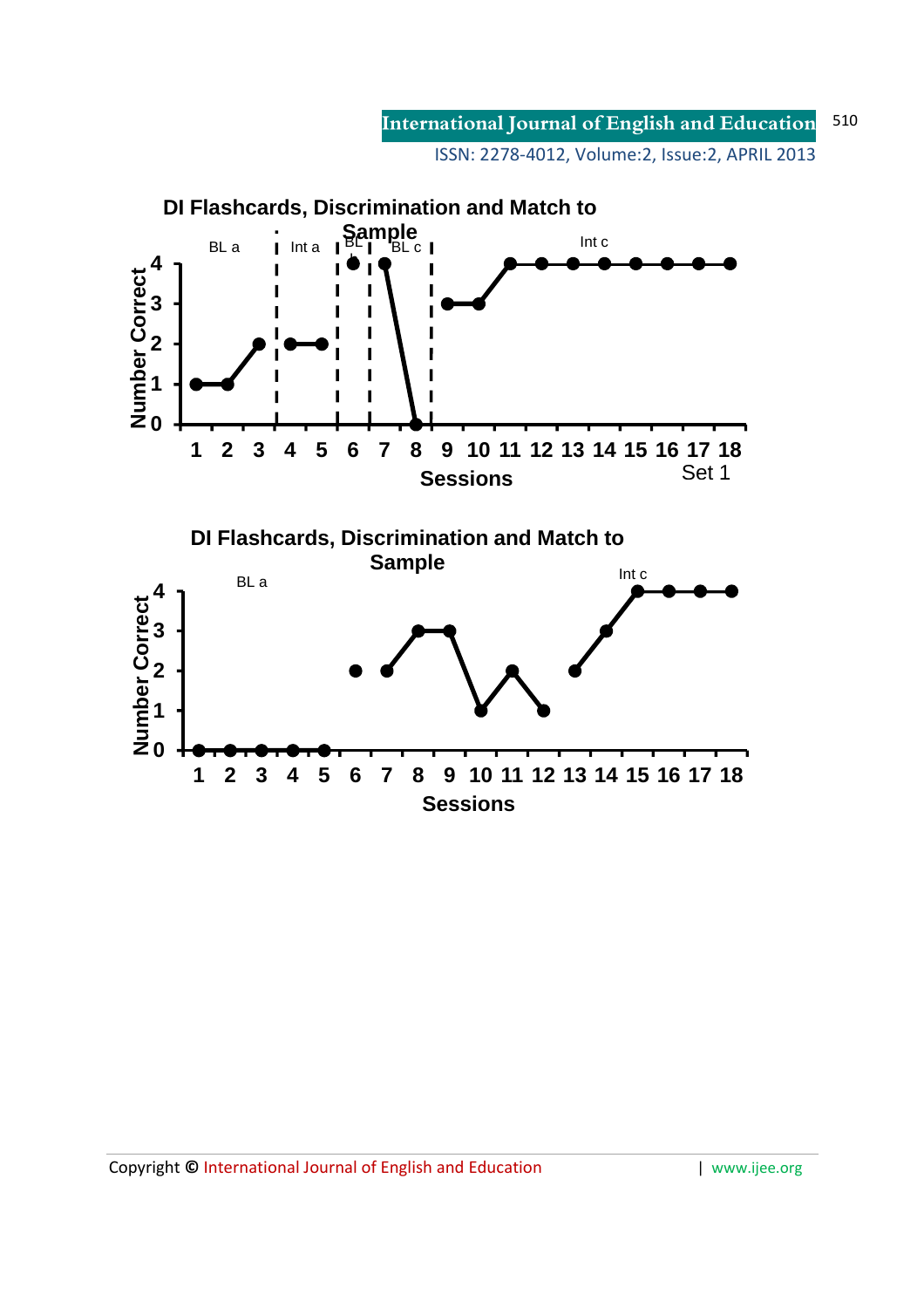**International Journal of English and Education** ISSN: 2278-4012, Volume:2, Issue:2, APRIL 2013 511

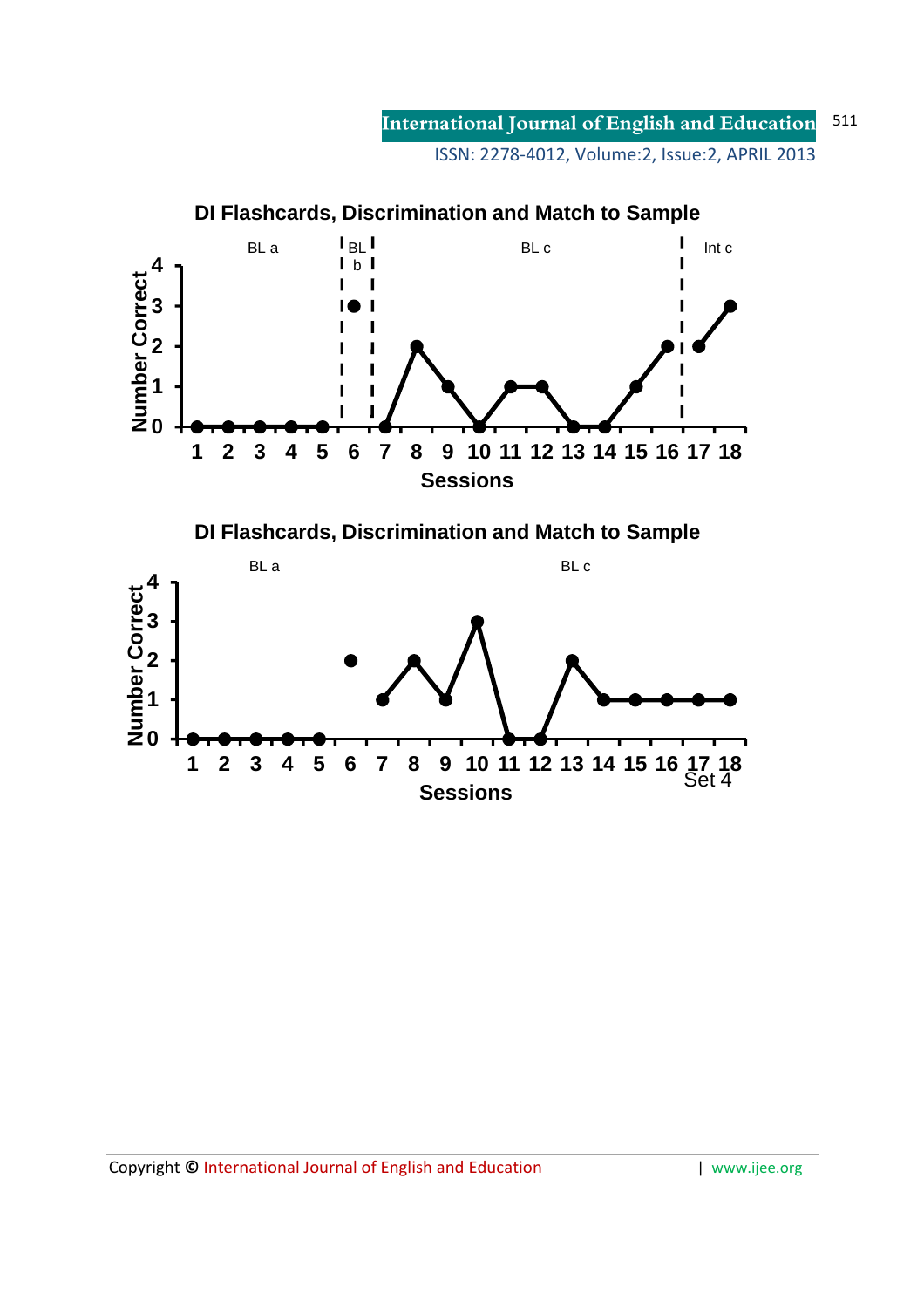**International Journal of English and Education** ISSN: 2278-4012, Volume:2, Issue:2, APRIL 2013 512

**DI Flashcards, Discrimination and Match to Sample** BL a  $\begin{bmatrix} B & B \\ B & B \end{bmatrix}$ BL c **4** b **Number Correct** Ī **3 2 1 0 1 2 3 4 5 6 7 8 9 10 11 12 13 14 15 16 17 18 Sessions DI Flashcards, Discrimination and Match to Sample** BL a BL **4** b**0 Number Correct 3 2 1 1 2 3 4 5 6 7 8 9 10 11 12 13 14 15 16 17 18** Set 6 **Sessions**

Copyright © International Journal of English and Education | www.ijee.org